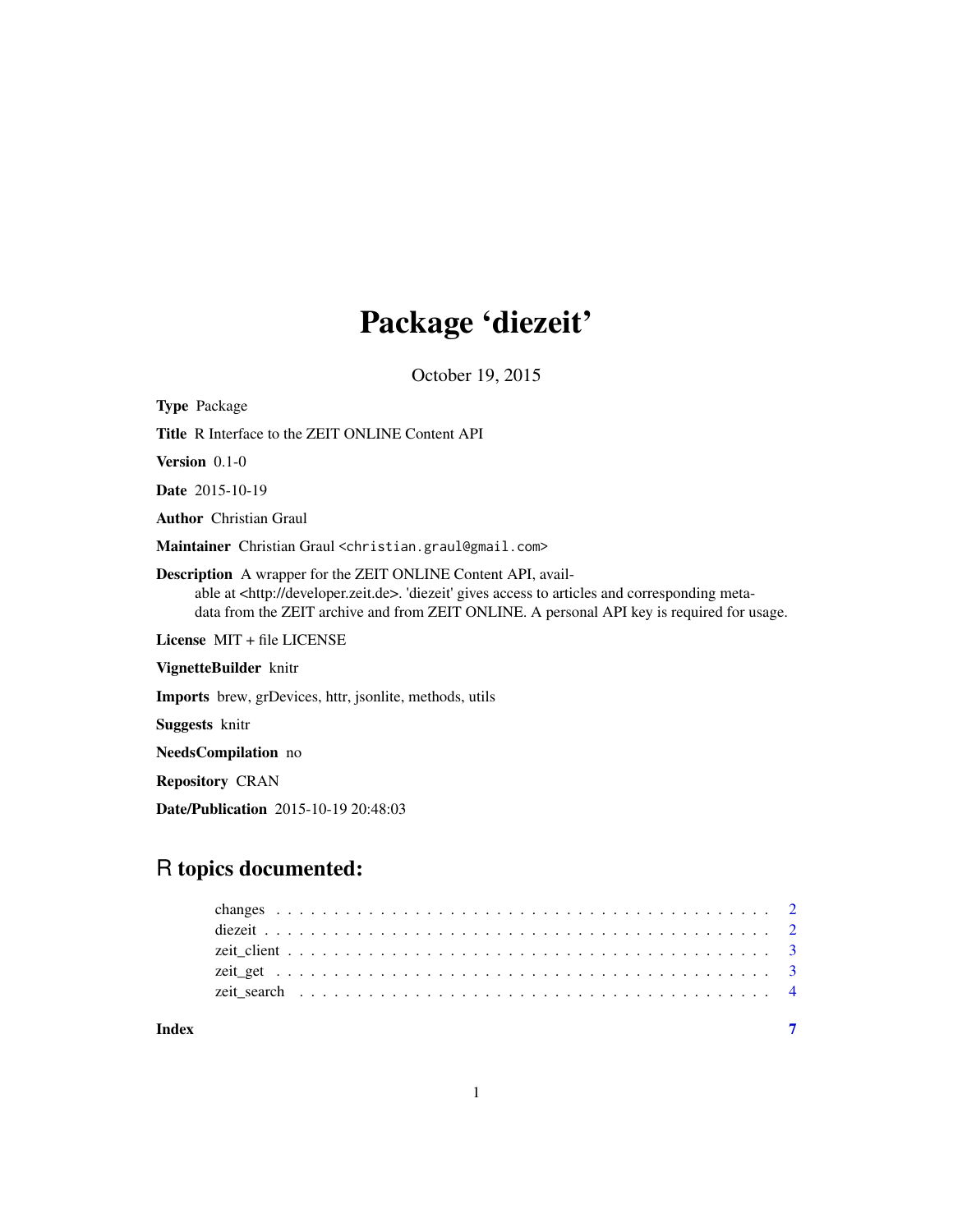<span id="page-1-0"></span>

# Description

changes brings up the NEWS file of the package.

#### Usage

```
changes(pkg = "diezeit")
```
#### Arguments

pkg Set to the default "diezeit". Other packages make no sense.

#### Examples

## Not run: changes()

## End(Not run)

diezeit *ZEIT ONLINE Content API*

# Description

A wrapper for the ZEIT ONLINE Content API, available at <http://developer.zeit.de>. It gives access to articles and corresponding metadata from the ZEIT archive and from ZEIT ONLINE. A personal API key is required for usage.

#### Details

Accessing the ZEIT archive requires an API key, that can be requested at http://developer.zeit.de/quickstart. Registration is free and allows for API-Access with a limit of 10,000 requests per day. If you do not want to enter your key for each R session, put the following in your .Renviron or .Rprofile file: ZEIT\_KEY=PUTYOURKEYHERE

#### See Also

[zeit\\_client](#page-2-1) for client information and usage, [zeit\\_search](#page-3-1) for ZEIT archive search or [zeit\\_get](#page-2-2) to get content from the ZEIT archive.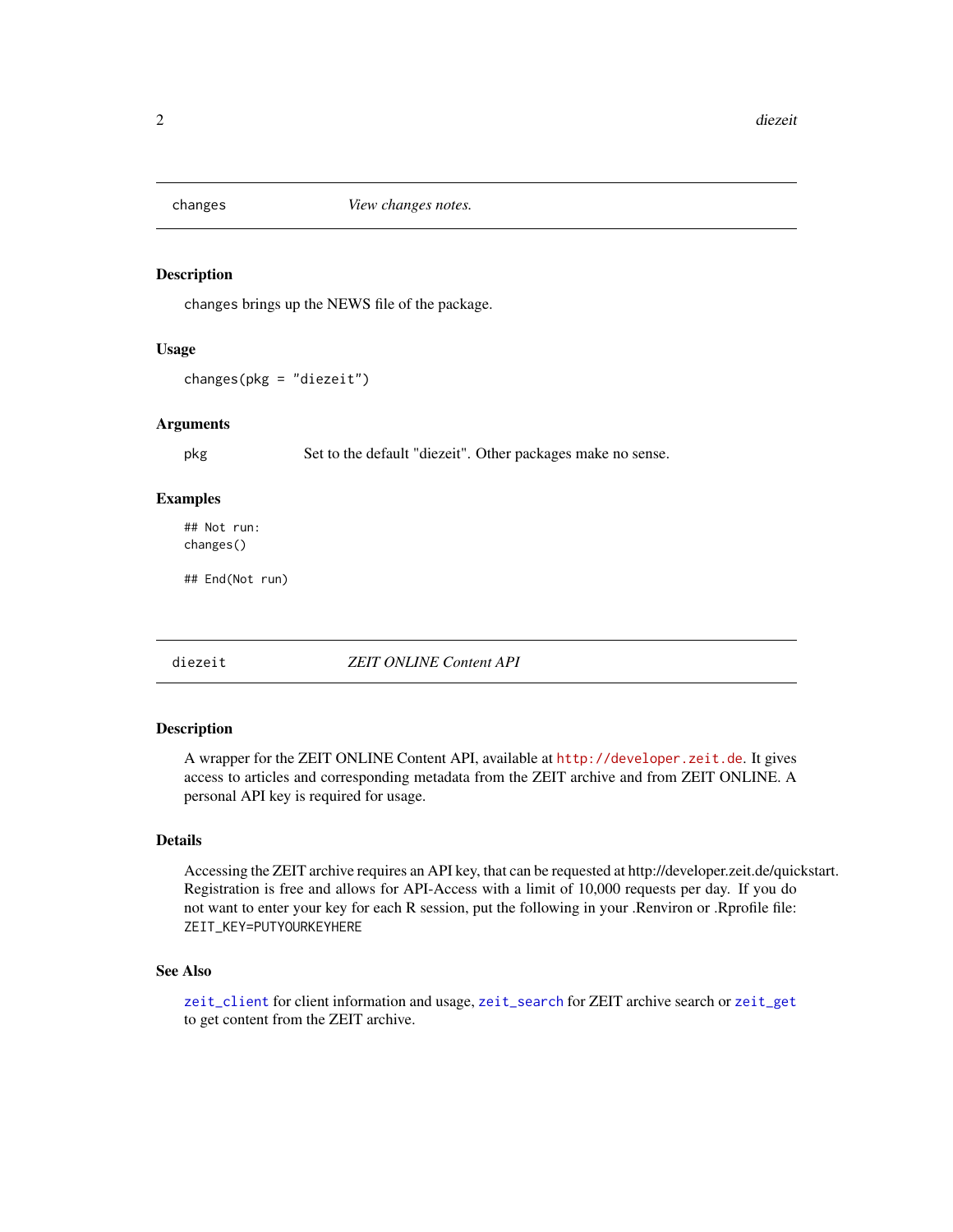<span id="page-2-1"></span><span id="page-2-0"></span>

# Description

zeit\_client does not provide content per se, but lets you get information about your API usage.

# Usage

```
zeit_client(print = TRUE)
```
# Arguments

print if TRUE (default), the client information is printed.

# Value

a list of information about the client and API usage

# Examples

## Not run: zeit\_client()

## End(Not run)

<span id="page-2-2"></span>zeit\_get *Get detailled content from the ZEIT archive*

# Description

zeit\_get will get you all available metadata for a specific item.

# Usage

```
zeit_get(endpoint, id, fields, print = TRUE)
```
# Arguments

| endpoint | one of author, content, department, keyword, product or series – see<br>zeit_search.         |
|----------|----------------------------------------------------------------------------------------------|
| id       | item id.                                                                                     |
| fields   | partially select output fields, as string value or vector of strings for multiple<br>fields. |
| print    | if TRUE (default) the meta data are printed.                                                 |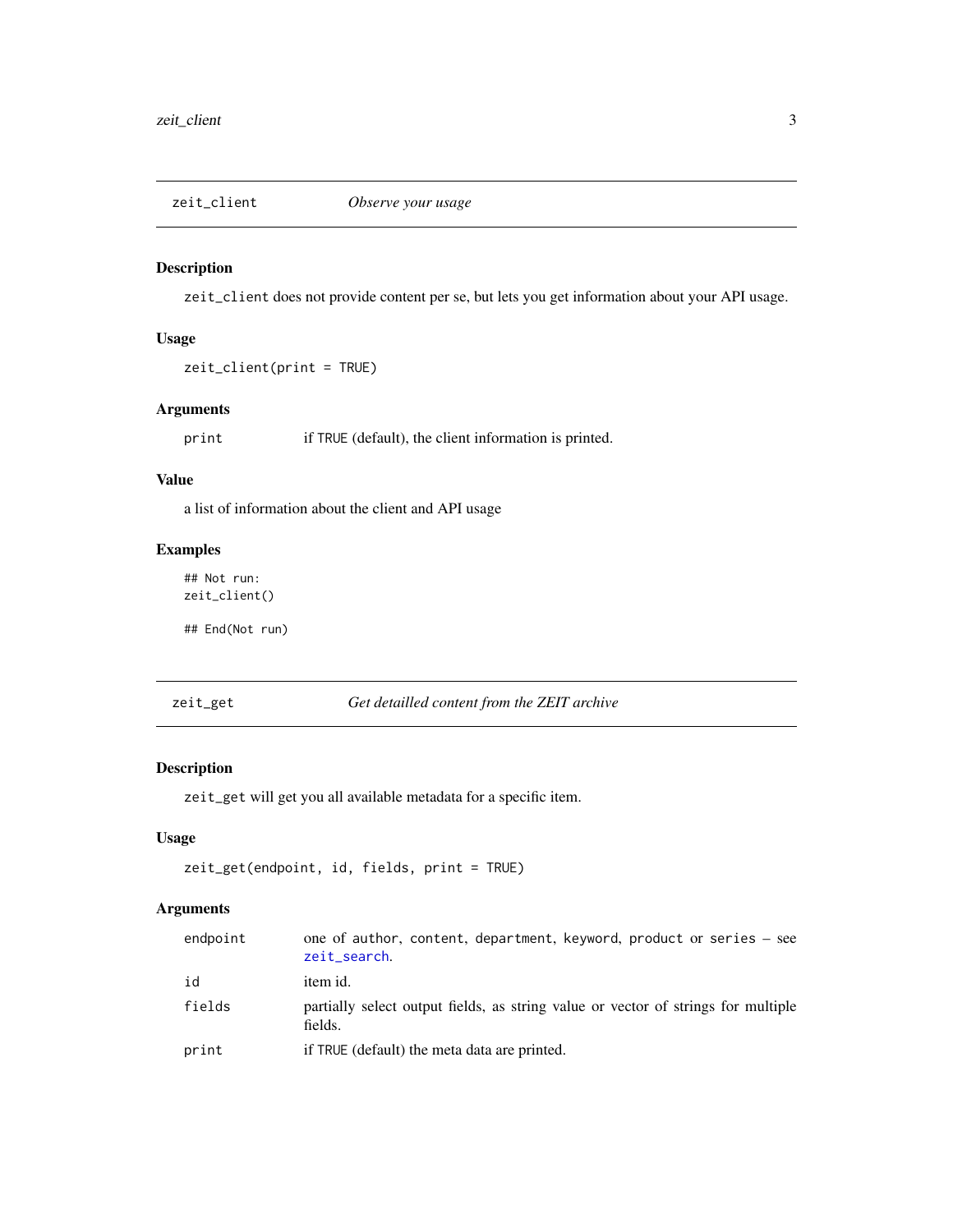# <span id="page-3-0"></span>Details

#### *Endpoints*

The API is structured into several endpoints that provide specific functionalities:

| author     | content by this author       |
|------------|------------------------------|
| content    | get content by ID            |
| department | content from this department |
| keyword    | content about this keyword   |
| product    | content from this product    |
| series     | content in this series       |

#### Value

List of metadata items.

#### Source

<http://developer.zeit.de/docs/>

# Examples

```
## Not run:
# get article metadata by ID
zeit_get("content", "3Ed7KYJOO2MXu5SQtnudQA")
# partial selection of output fields
zeit_get("content", "3Ed7KYJOO2MXu5SQtnudQA",
  fields=c("title", "release_date", "href"))
# hide result
article.meta <- zeit_get("content", "3Ed7KYJOO2MXu5SQtnudQA", print=FALSE)
## End(Not run)
```
<span id="page-3-1"></span>zeit\_search *Search the ZEIT archive*

#### Description

zeit\_search exposes a search for ZEIT archive items. You can set search queries, paginate, sort and partially select the fields, that should be returned. Articles, that match your query, are returned with a reduced set of meta data.

# Usage

```
zeit_search(endpoint, query, fields, limit = 10, offset = 0, sort,
 print = TRUE)
```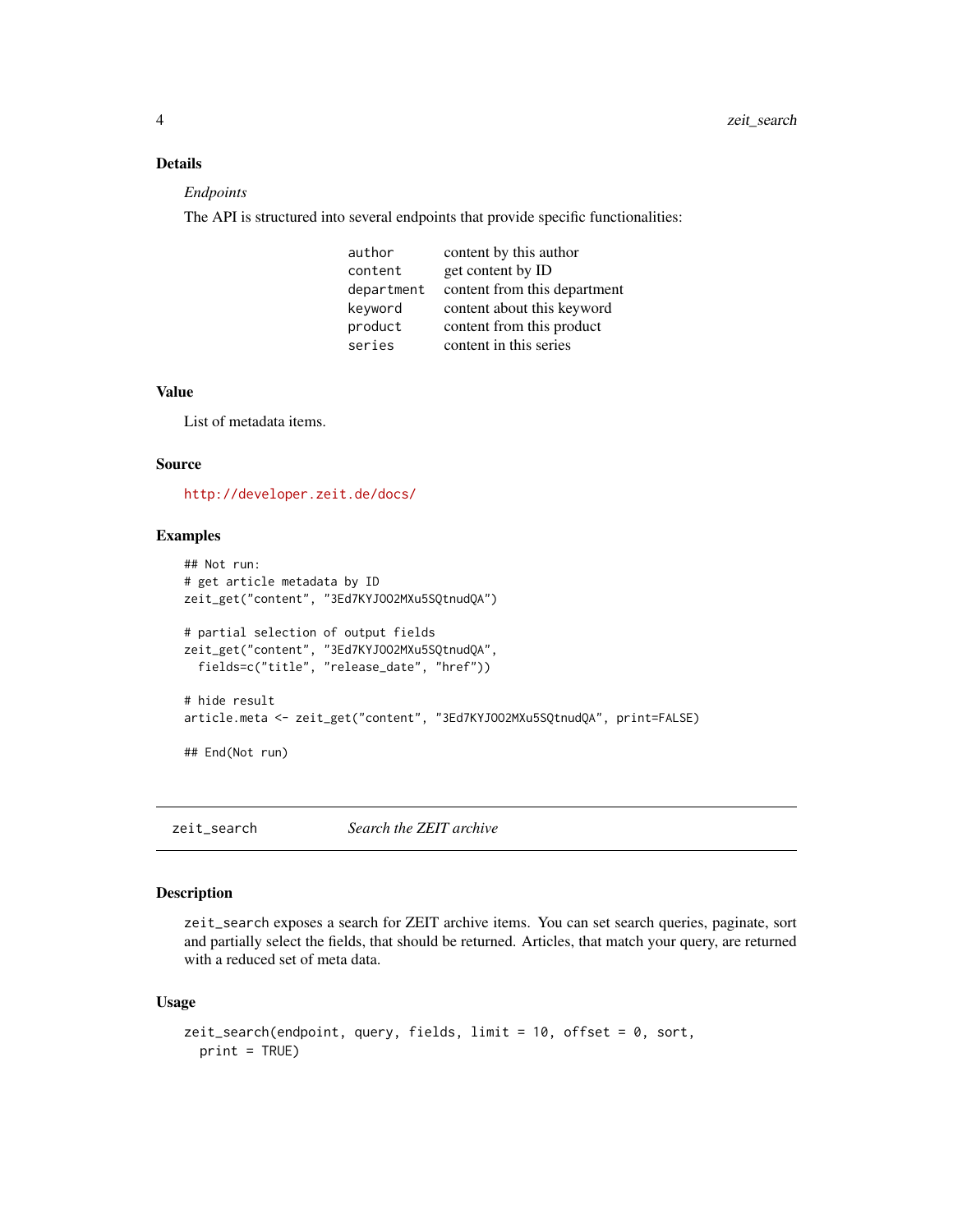# zeit\_search 5

# Arguments

| endpoint | one of author, content, department, keyword, product or series - provides<br>specific search functionalities.                                                                                                                                                                                     |
|----------|---------------------------------------------------------------------------------------------------------------------------------------------------------------------------------------------------------------------------------------------------------------------------------------------------|
| query    | the main search query; single string value or vector of strings.                                                                                                                                                                                                                                  |
| fields   | partially select output fields, as string value or vector of strings for multiple<br>fields.                                                                                                                                                                                                      |
| limit    | limit the amount of matches to return; set to 10 by default.                                                                                                                                                                                                                                      |
| offset   | offset for the list of matches; set to 0 by default.                                                                                                                                                                                                                                              |
| sort     | sort search results by any of the returned fields. Vector of two (c([field], [direction])),<br>giving field and direction keyword. Direction keywords are asc and desc for an<br>ascending or descending sort order respectively. Multiple sort orders are ac-<br>cepted as list of such vectors. |
| print    | if TRUE (default) the search results are printed.                                                                                                                                                                                                                                                 |

# Details

# *Endpoints*

The API is structured into several endpoints that provide specific functionalities:

| author     | search all authors     |
|------------|------------------------|
| content    | search for content     |
| department | search all departments |
| keyword    | search all keywords    |
| product    | search all products    |
| series     | search all series      |
|            |                        |

# *Query syntax*

You can search the entire article text and all meta data simply by setting the query parameter to your search phrase. The search uses entire strings "as is". To search for multiple tokens use a vector of strings.

All fields of an article can be queried individually by using [field]:[search string]. For example, to get articles that have the word "Kennedy" in their headline, you would search for "title:Kennedy".

Currently all endpoints other than content only support simple search phrases with asterisk (\*) wildcards.

# Value

A list of matches to the query.

# Source

<http://developer.zeit.de/docs/>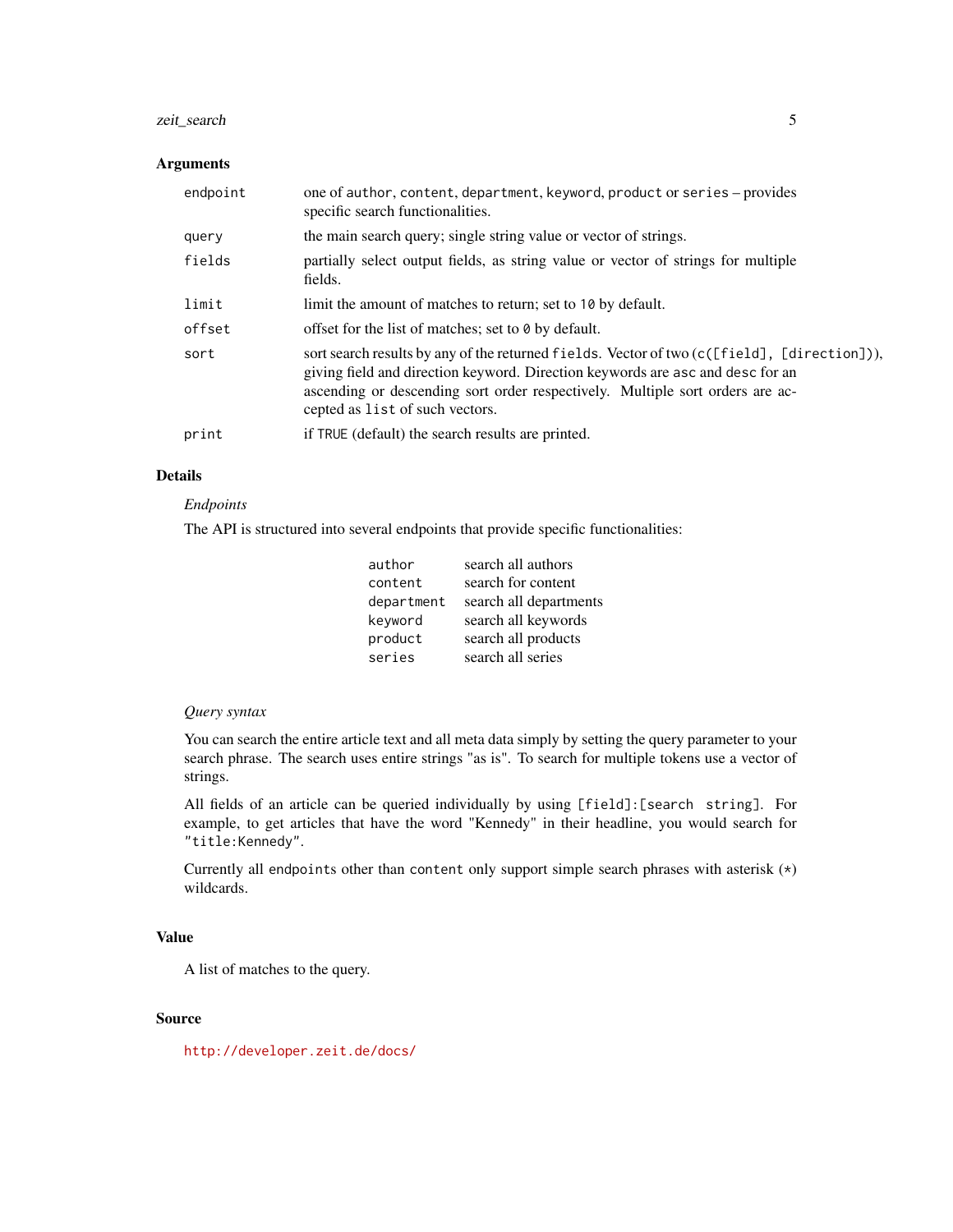#### Examples

```
## Not run:
# simple content search
zeit_search(endpoint="content", query="bayreuth")
zeit_search("content", "bayreuth") # same same
# multiple tokens
zeit_search("content", c("bayreuth", "festspiele"))
# entire string
zeit_search("content", "bayreuther festspiele")
# field query
zeit_search("content", "title:bayreuth")
# partial selection
zeit_search("content", "bayreuth", fields=c("title", "teaser_text"))
# pagination
zeit_search("content", "bayreuth", limit=1) # just one match
zeit_search("content", "bayreuth", limit=1, offset=1) # just the second match
# sorting
zeit_search("content", "bayreuth",
  sort=c("release_date", "asc")) # sort by date
zeit_search("content", "bayreuth",
  sort=list(c("release_date", "desc"), c("title", "asc"))) # sort by date and title
# hide matches
bt.matches <- zeit_search("content", "bayreuth", print=FALSE)
# author search
zeit_search(endpoint="author", query="Stefan Locke")
## End(Not run)
```